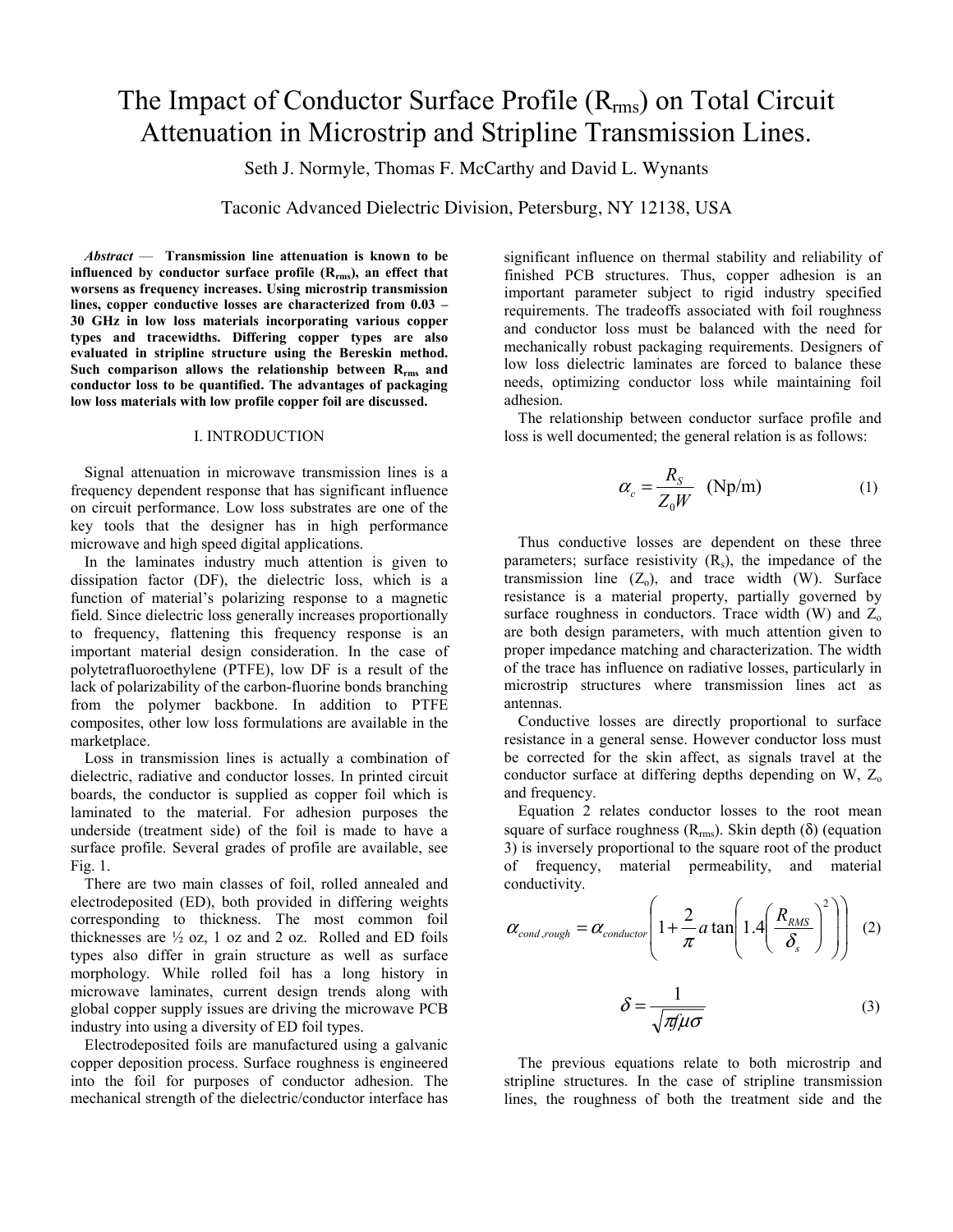"shiny" side of the conductor foil influences loss. In most PCB stripline designs, the inner layer undergoes microetching of the external conductor before subsequent lamination. For this reason, design considerations of conductor roughness can be limited to treatment profile for both microstrip and stripline structures.

One convenient method for evaluating the influence of conductor roughness in stripline configurations is the Bereskin Method. This test method is primarily employed as a measurement of dielectric loss. Fig. 2 shows the fixture design.



Figure 1: SEM images of several grades of copper foil available from Circuit Foil Luxembourg. Units shown are for  $R<sub>z</sub>$  in microns  $(\mu)$ .

### II. METHODS

For testing of microstrip structures, Taconic test laminates were manufactured at thicknesses of 16 and 28 mils with various copper types and panelized. Materials were tested for dielectric constant using the Bereskin method. From these results, AppCAD<sup>TM</sup> v3.0.2 from Agilent Technologies was used to design 50  $\Omega$  microstrip lines.

Microstrip transmission lines were mechanically routed using an LPKF Protomat 93S circuit plotter and accompanying CircuitCAM v 4.0 and BoardMaster v 4.0 software. For each material, a 12" long microstrip was fabricated. S – Parameter measurements were done on an Anritsu 37369 Vector Network Analyzer following full 12 term calibration using a customized microstrip end-launch fixture from Intercontinental Microwave Inc. The microstips were characterized over a frequency domain sweep spanning 0.04 – 30 GHz for acceptable return loss (S11) and complex impedance to ensure  $50\Omega$  transmission line continuity across the bandwidth.



Figure 2: Side view of the fixture design used for Bereskin measurements. A copper strip conductor is sandwiched between two laminate samples, to which a microwave signal is incident through the z-axis of the structure, creating a cavity resonator.

Attenuation (S21) for each microstrip was measured at four different lengths,  $12$ ",  $8$ ",  $4$ " and  $1$ ", across the  $0.04$  – 30 GHz bandwidth. The trend in attenuation vs. length was then used to calculate the loss due to the fixture in each sample/fixture combination. Fixture loss was subtracted out and attenuation (dB/inch) was derived for each material.

Copper foil samples were analyzed for  $R_{rms}$  profile using a contact mechanical probe analyzer. Measurements were in accordance with IPC-TM-650 2.2.17A Surface Roughness and Profile of Metallic Foils Contacting Stylus Technique. A Mitutoyo Surftest-212 profilometer was used. Each copper type was measured at 1" intervals across the 38" width of the foil roll. Roughness was reported as  $R_{rms}$ , the root mean square of all the measurements of surface profile depth.

For the Bereskin analysis, conductor strips were cut from sheets of foil. The sample/fixture combinations depicted in Fig. 2 were put together with each conductor sandwiched between the same laminate samples of Taconic laminate.

#### III. RESULTS

The copper foils used in this analysis were measured for surface profile and reported in microinches  $(\mu$ in); results are shown in Table 1.

For attenuation measurements, impedance matching was ensured by both S11 response and by Smith Chart. Fig. 3 depicts a typical S11 response of test laminates at 16 mils.

Due to fixture related losses and reflections, the bandwidth of the microstrip S21 measurements limited to 30 GHz. Fig. 4 shows the attenuation of 16 mil test laminates with various coppers.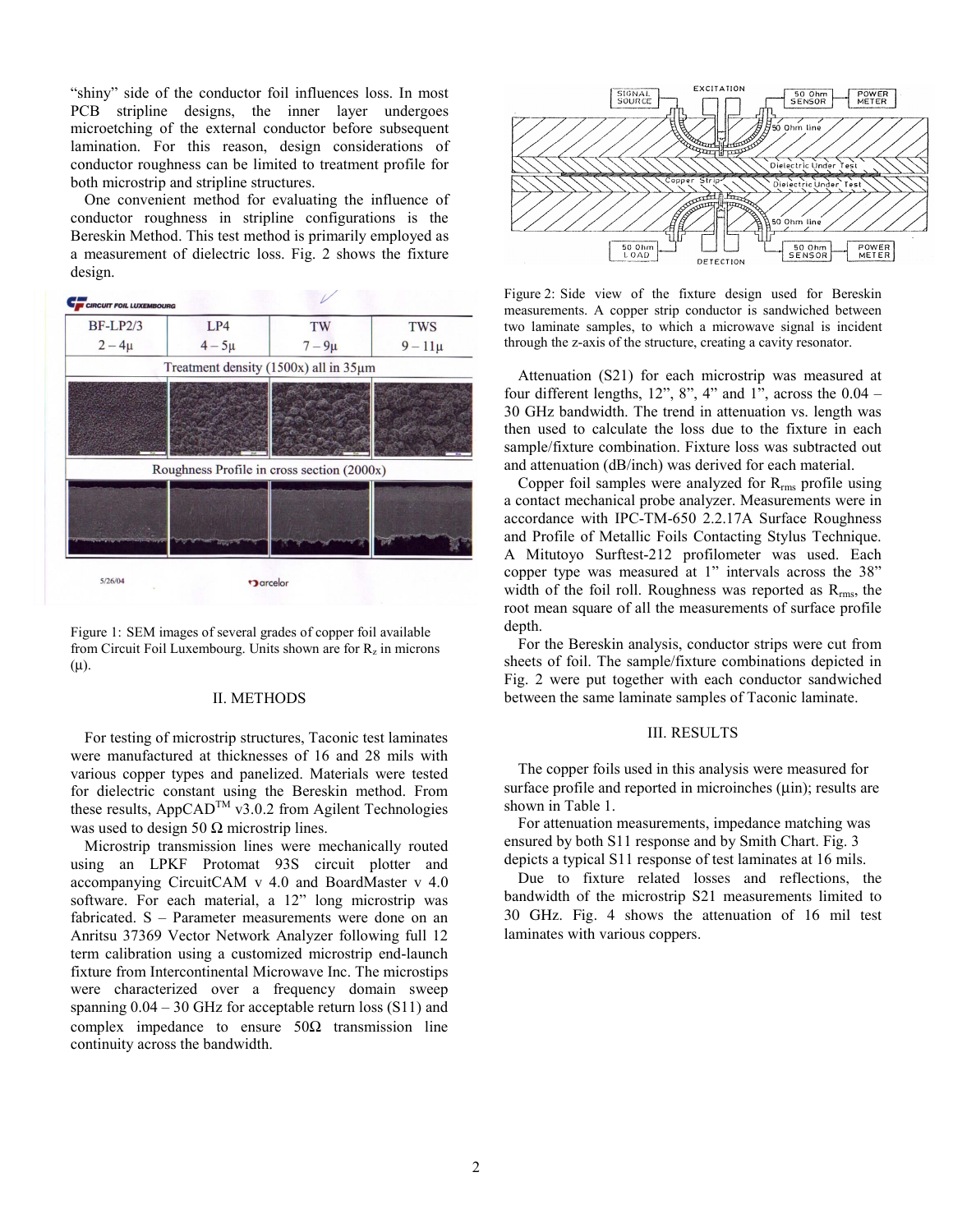| Cu type                  | <b>Treatment</b><br>$R_{rms}(\mu in)$ |
|--------------------------|---------------------------------------|
| Control-smooth           | 8                                     |
| 1 oz. RA                 | 9                                     |
| $\frac{1}{2}$ oz. RA     | 12                                    |
| $\frac{1}{2}$ oz. RFT ED | 19                                    |
| 1 oz. RFT ED Hi-Perf.    | 20                                    |
| 1 oz. DSTF               | 20                                    |
| 1 oz. VLP ED             | 20                                    |
| 2 oz. ED                 | 21                                    |
| ½ oz. ED                 | 23                                    |
| 1/2 oz. Hi-Perf.         | 23                                    |
| ½ oz. ED                 | 26                                    |
| 1 oz. ED                 | 41                                    |
| 2 oz. ED                 | 42                                    |

Table 1: Roughness  $R_{ms}$  values for the foils used in this study expressed in microinches (µin). Foil samples from 6 different suppliers were tested. Abbreviations are as follows: RA = Rolled Annealed; RTF = Reverse Treat Foil; ED = Electrodeposited; Hi-Perf = High Performance; DSTF = Drum Side Treated foil; VLP = Very Low Profile.



Figure 3: Typical S11 response of the microstrips tested in this study.

Similarly, microstrip attenuation was measured for test laminates at 28 mils thick using various coppers. Fig. 5 shows these results.



Figure 4: Attenuation S21 of 50  $\Omega$  microstrips on 16 mil test laminates with various copper types. The numbers in the legend correspond to  $R_{rms}$  values. Also see Table 1.



Figure 5: Attenuation S21 of 50  $\Omega$  microstrips on 28 mil test laminates with various copper types. The numbers in the legend correspond to  $R_{rms}$  values. Also see Table 1.

The copper types analyzed in Table 1, were also tested in the Bereskin setup. Each copper type was substituted in the fixture using the same laminate sample. This test method is suited for measuring the Quality factor (Q) of the system for each resulting stripline circuit. In the Bereskin test, Quality factor equates to the difference in frequency of the ½ power points around resonance, divided by the resonant frequency in GHz. Results for Q vs. frequency and  $R_{\text{rms}}$  are shown in Fig. 6.